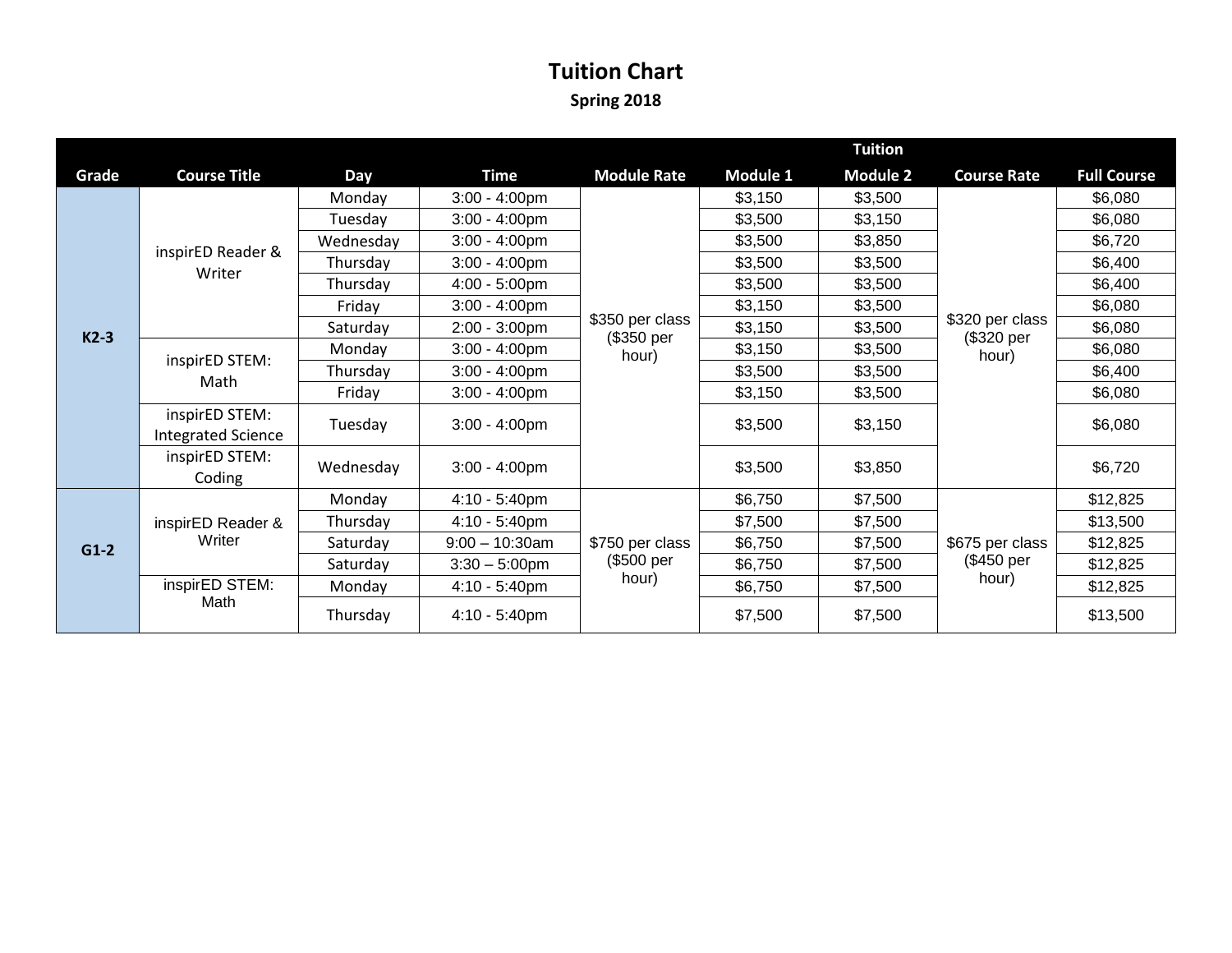## **Tuition Chart Spring 2018**

|        |                                 |            |                             | <b>Tuition</b>                |          |                 |                                        |                    |
|--------|---------------------------------|------------|-----------------------------|-------------------------------|----------|-----------------|----------------------------------------|--------------------|
| Grade  | <b>Course Title</b>             | <b>Day</b> | <b>Time</b>                 | <b>Module Rate</b>            | Module 1 | <b>Module 2</b> | <b>Course Rate</b>                     | <b>Full Course</b> |
|        |                                 | Monday     | $5:45 - 7:15$ pm            |                               | \$7,425  | \$8,250         |                                        | \$14,250           |
|        |                                 | Tuesday    | 4:10 - 5:40pm               |                               | \$8,250  | \$7,425         |                                        | \$14,250           |
|        | inspirED Reader &<br>Writer     | Wednesday  | 4:10 - 5:40pm               |                               | \$8,250  | \$9,075         |                                        | \$15,750           |
|        |                                 | Wednesday  | $\overline{5:}45 - 7:15$ pm |                               |          | \$9,075         |                                        | \$15,750           |
|        |                                 | Thursday   | $5:45 - 7:15$ pm            |                               | \$8,250  | \$8,250         | \$750 per class<br>(\$500 per<br>hour) | \$15,000           |
|        |                                 | Friday     | $5:45 - 7:15$ pm            |                               | \$7,425  | \$8,250         |                                        | \$14,250           |
| $G3-4$ |                                 | Saturday   | $9:00 - 10:30$ am           | \$825 per class<br>(\$550 per | \$7,425  | \$8,250         |                                        | \$14,250           |
|        |                                 | Saturday   | 11:00am - 12:30pm           | hour)                         | \$7,425  | \$8,250         |                                        | \$14,250           |
|        |                                 | Saturday   | 2:00 - 3:30pm               |                               | \$7,425  | \$8,250         |                                        | \$14,250           |
|        | <b>Public Speaking</b>          | Saturday   | $3:30 - 5:00$ pm            |                               |          | \$8,250         |                                        | \$14,250           |
|        | inspirED STEM:<br>Math          | Monday     | $4:10 - 5:40$ pm            |                               | \$7,425  | \$8,250         |                                        | \$14,250           |
|        |                                 | Thursday   | 4:10 - 5:40pm               |                               | \$8,250  | \$8,250         |                                        | \$15,000           |
|        |                                 | Saturday   | $9:00 - 10:30$ am           |                               |          | \$8,250         |                                        | \$14,250           |
|        | <b>ISEE English</b>             | Friday     | 4:10 - 5:40pm               |                               | \$7,425  | \$8,250         |                                        | \$14,250           |
| $G4-9$ | <b>ISEE</b><br>English and Math | Wednesday  | $4:30 - 6:30$ pm            | \$1,100 per<br>class          | \$11,000 | \$12,100        | \$1,000 per<br>class                   | \$21,000           |
|        | <b>SSAT</b><br>English and Math | Wednesday  | 4:30 - 6:30pm               | (\$550 per<br>hour)           |          | \$12,100        | (\$500 per<br>hour)                    | \$21,000           |
|        | inspirED Reader &<br>Writer     | Monday     | $5:45 - 7:15$ pm            |                               | \$7,425  | \$8,250         |                                        | \$14,250           |
|        |                                 | Wednesday  | $4:10 - 5:40$ pm            |                               | \$8,250  | \$9,075         |                                        | \$15,750           |
|        |                                 | Thursday   | $5:45 - 7:15$ pm            |                               | \$8,250  | \$8,250         |                                        | \$15,000           |
| $G5-6$ |                                 | Friday     | 4:10 - 5:40pm               |                               | \$7,425  | \$8,250         | \$750 per class<br>(\$500 per<br>hour) | \$14,250           |
|        |                                 | Saturday   | $9:00 - 10:30$ am           | \$825 per class               | \$7,425  | \$8,250         |                                        | \$14,250           |
|        | <b>Public Speaking</b>          | Thursday   | 4:10 - 5:40pm               | (\$550 per                    | \$8,250  | \$8,250         |                                        | \$15,000           |
|        |                                 | Saturday   | 11:00am - 12:30pm           | hour)                         | \$7,425  | \$8,250         |                                        | \$14,250           |
|        | inspirED STEM:<br>Math          | Thursday   | $4:10 - 5:40$ pm            |                               | \$8,250  | \$8,250         |                                        | \$15,000           |
| $G5-8$ | inspirED STEM:<br>Coding        | Tuesday    | $4:10 - 5:40$ pm            |                               | \$8,250  | \$7,425         |                                        | \$14,250           |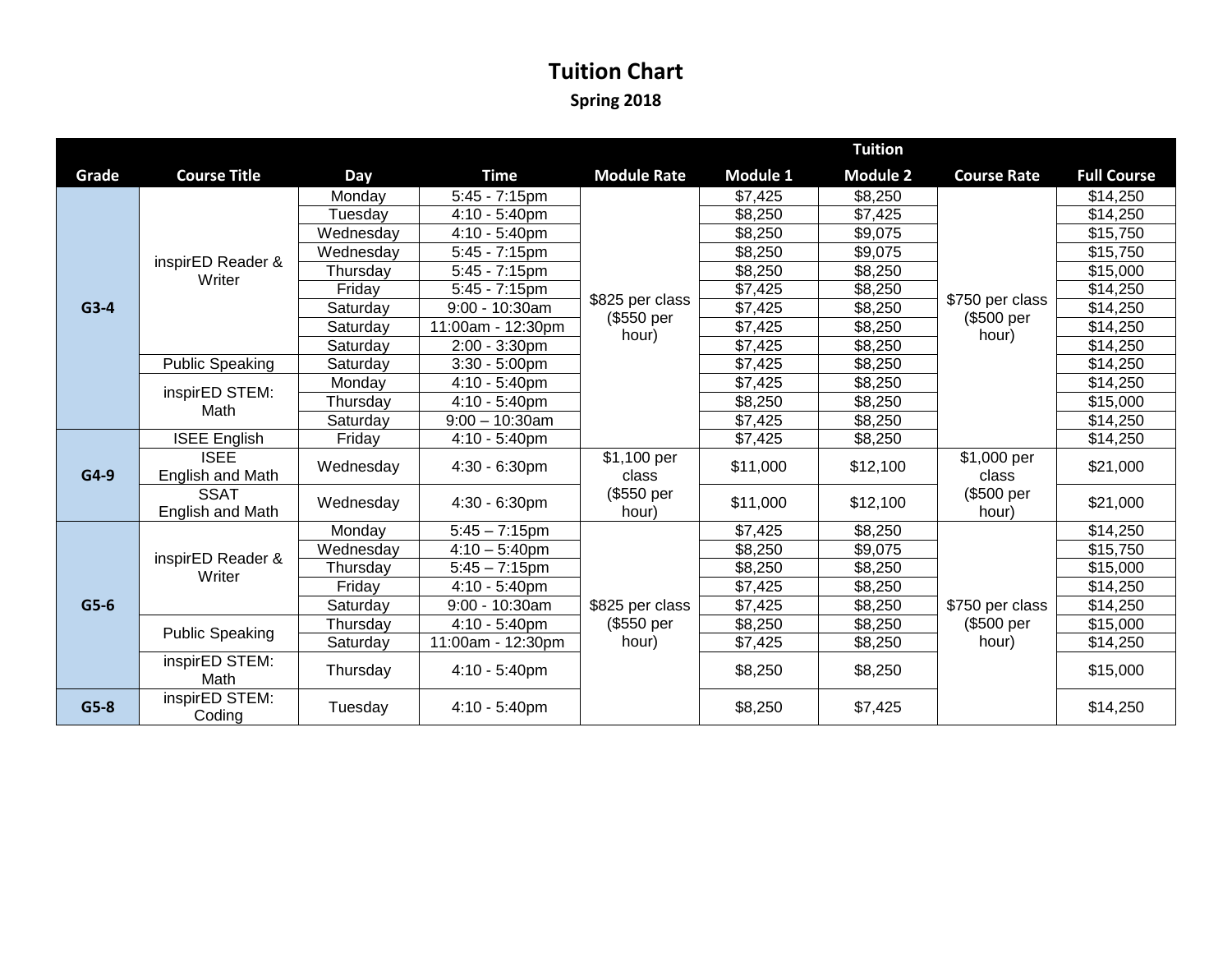## **Tuition Chart Spring 2018**

|        |                                              |                      |                                      |                                     | <b>Tuition</b>      |                                  |                                             |                      |  |
|--------|----------------------------------------------|----------------------|--------------------------------------|-------------------------------------|---------------------|----------------------------------|---------------------------------------------|----------------------|--|
| Grade  | <b>Course Title</b>                          | Day                  | <b>Time</b>                          | <b>Module Rate</b>                  | Module 1            | <b>Module 2</b>                  | <b>Course Rate</b>                          | <b>Full Course</b>   |  |
| G6-8   | inspirED STEM:<br><b>Intergrated Science</b> | Wednesday            | $5:45 - 7:15$ pm                     |                                     | \$8,250             | \$9,075                          | \$750 per class<br>(\$500 per<br>hour)      | \$15,750             |  |
|        | inspirED Reader &                            | Tuesday              | $5:45 - 7:15$ pm                     |                                     | \$8,250             | \$7,425                          |                                             | \$14,250             |  |
|        | Writer                                       | Saturday             | 9:45 - 11:15am                       |                                     | \$7,425             | \$8,250                          |                                             | \$14,250             |  |
|        |                                              | Saturday             | $11:30am - 1:00pm$                   |                                     | \$7,425             | \$8,250                          |                                             | \$14,250             |  |
| $G7-8$ | inspirED Reader &                            | Thursday             | $6:00 - 7:30$ pm                     | \$825 per class                     | \$8,250             | \$8,250                          |                                             | \$15,000             |  |
|        | Writer (US Edition)                          | Friday               | $6:00 - 7:30$ pm                     | (\$550 per hour)                    | \$7,425             | \$8,250                          |                                             | \$14,250             |  |
|        | inspirED STEM:<br>Coding                     | Tuesday              | 4:10 - 5:40pm                        |                                     | \$8,250             | \$7,425                          |                                             | \$14,250             |  |
| $G7-9$ | inspirED STEM:<br><b>Integrated Science</b>  | Saturday             | 11:30am - 1:00pm                     |                                     | \$7,425             | \$8,250                          |                                             | \$14,250             |  |
|        | <b>Public Speaking</b>                       | Thursday             | $4:10 - 5:40$ pm                     |                                     | $\sqrt{$8,250}$     | $\sqrt{$8,250}$                  |                                             | \$15,000             |  |
| G8-10  | inspirED Reader &<br>Writer (US Edition)     | Saturday             | $3:30 - 5:00$ pm                     |                                     | \$8,100             | \$9,000                          | \$825 per class<br>(\$550 per<br>hour)      | \$15,675             |  |
|        | inspirED Reader &<br>Writer                  | Friday               | $4:10 - 5:40$ pm                     |                                     | \$8,100             | \$9,000                          |                                             | \$15,675             |  |
|        | <b>IGCSE English</b>                         | Wednesday            | 4:10 - 5:40pm                        |                                     | \$9,000             | \$9,900                          |                                             | \$17,325             |  |
| G9-10  |                                              | Saturday             | 11:15am - 12:45pm                    | \$900 per class                     | \$8,100             | \$9,000                          |                                             | \$15,675             |  |
|        | <b>IGCSE History</b>                         | Monday               | $5:45 - 7:15$ pm                     | (\$600 per hour)                    | \$8,100             | \$9,000                          |                                             | \$15,675             |  |
|        |                                              | Tuesday              | 4:10 - 5:40pm                        |                                     | \$9,000             | \$8,100                          |                                             | \$15,675             |  |
|        |                                              | Friday               | $5:45 - 7:15$ pm                     |                                     | \$8,100             | \$9,000                          |                                             | $\overline{$}15,675$ |  |
|        |                                              | Saturday             | 11:00am - 12:30pm                    |                                     | \$8,100             | \$9,000                          |                                             | \$15,675             |  |
| G9-10  | <b>IGCSE Science</b>                         | Tuesday              | 5:45 - 7:15pm                        |                                     | \$9,000             | \$8,100                          |                                             | \$15,675             |  |
|        |                                              | Thursday             | $5:45 - 7:15$ pm                     |                                     | \$9,000             | \$9,000                          |                                             | \$16,500             |  |
|        | <b>SAT</b><br>English and Math               | Monday               | $5:00 - 7:00$ pm<br>$5:00 - 7:00$ pm |                                     | \$9,900<br>\$11,000 | \$11,000<br>$\overline{$}11,000$ | \$1,000 per<br>class<br>(\$500 per<br>hour) | \$19,000<br>\$20,000 |  |
|        |                                              | Thursday<br>Saturday | 10:00am - 12:00pm                    | \$1,100 per                         | \$9,900             | \$11,000                         |                                             | \$19,000             |  |
| G10-12 | <b>ACT</b><br>English and Math               | Monday               | $5:00 - 7:00$ pm                     | class<br>(\$550 per hour)           | \$9,900             | \$11,000                         |                                             | \$19,000             |  |
|        |                                              | Thursday             | $5:00 - 7:00$ pm                     |                                     | \$11,000            | \$11,000                         |                                             | \$20,000             |  |
|        |                                              | Saturday             | 10:00am - 12:00pm                    |                                     |                     | \$11,000                         |                                             | \$19,000             |  |
|        |                                              | Saturday             | $3:30 - 5:00$ pm                     |                                     | $\overline{$8,910}$ | \$9,900                          | \$900 per class<br>(\$600 per<br>hour)      | \$17,100             |  |
| G11    | <b>IBDP English</b>                          | Tuesday              | 4:30 - 6:00pm                        |                                     | \$9,900             | \$8,910                          |                                             | \$17,100             |  |
| G11-12 | <b>IBDP History</b>                          | Monday               | $5:45 - 7:15$ pm                     | \$990 per class<br>(\$660 per hour) | \$8,910             | \$9,900                          |                                             | \$17,100             |  |
|        |                                              | Friday               | $5:45 - 7:15$ pm                     |                                     | \$8,910             | \$9,900                          |                                             | \$17,100             |  |
| G12    | <b>IBDP</b> English                          | Friday               | $6:00 - 7:30$ pm                     |                                     | 38,910              | \$9,900                          |                                             | \$17,100             |  |
|        | AP English                                   | Saturday             | 2:00 - 3:30pm                        |                                     | $\overline{$8,910}$ | $\sqrt{$9,900}$                  |                                             | \$17,100             |  |
|        | <b>IBDP Physics</b>                          | Wednesday            | 5:45 - 7:15pm                        |                                     | \$9,900             | \$10,890                         |                                             | \$18,900             |  |